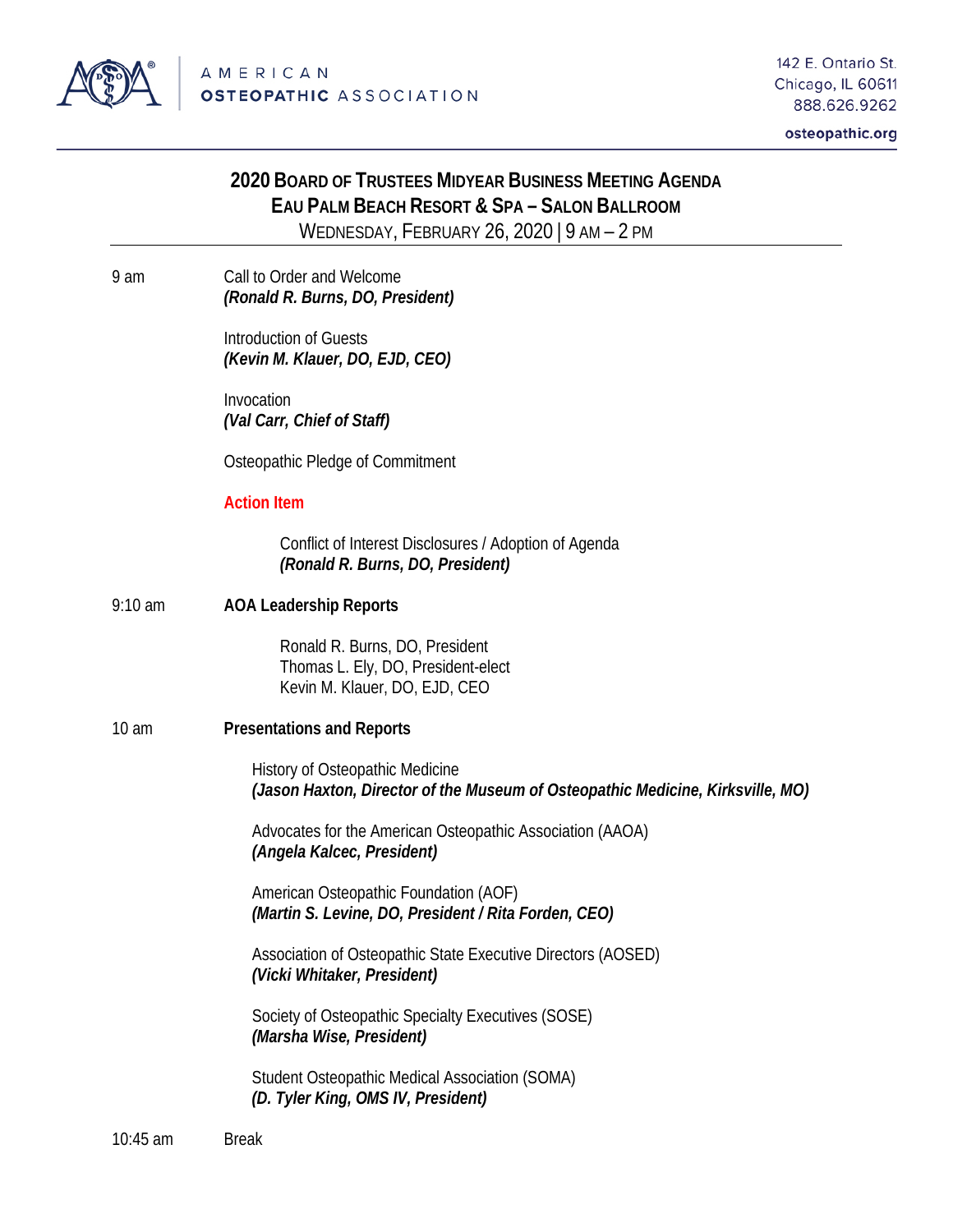

osteopathic.org

### **Wednesday, February 26, 2020** *(continued)*

### **Presentations and Reports**

|                 | Bureau of Emerging Leaders (BEL)<br>(Gregory Harris, DO, Chair)                                                                    |
|-----------------|------------------------------------------------------------------------------------------------------------------------------------|
|                 | Osteopathic International Alliance (OIA)<br>(Boyd R. Buser, DO, Treasurer)                                                         |
|                 | American Osteopathic Information Association (AOIA)<br>(Norman E. Vinn, DO, Chair / Kathleen Creason, Executive Director)          |
|                 | American Association of Osteopathic Examiners (AAOE)<br>(J. Michael Wieting, DO, President)                                        |
|                 | National Board of Osteopathic Medical Examiners (NBOME)<br>(John R. Gimpel, DO, President & CEO)                                   |
|                 | American Association of Colleges of Osteopathic Medicine (AACOM)<br>(Mark Speicher, PhD, MHA, SVP of Medical Education & Research) |
|                 | Bureau of Osteopathic Specialists (BOS)<br>(Raymond M. Depa, DO, Chair / Jessica Seiler, BOS Secretary)                            |
| $12 \text{ pm}$ | Midyear Lunch                                                                                                                      |
|                 | <b>AOA Operational Updates</b>                                                                                                     |
| 1 pm            | Certifying Board Services Update<br>(Genie James, SVP of Certifying Board Services)                                                |
| $1:15$ pm       | Physician Education and Continuing Medical Education Update<br>(Kevin M. Klauer, DO, EJD, CEO)                                     |
| $1:30$ pm       | <b>Communications and Marketing Update</b><br>(Lori M. Wemhoff, SVP of Communications and Marketing)                               |
| $1:50$ pm       | <b>LEAD Conference Overview</b><br>(Joseph A. Giaimo, DO, Chair / David Pugach, SVP of Public Policy)                              |

*On behalf of the 2019-2020 American Osteopathic Association Board of Trustees, please join us at 6 pm on the Courtyard Lawn this evening for the Midyear Dinner Event. All are welcome!*